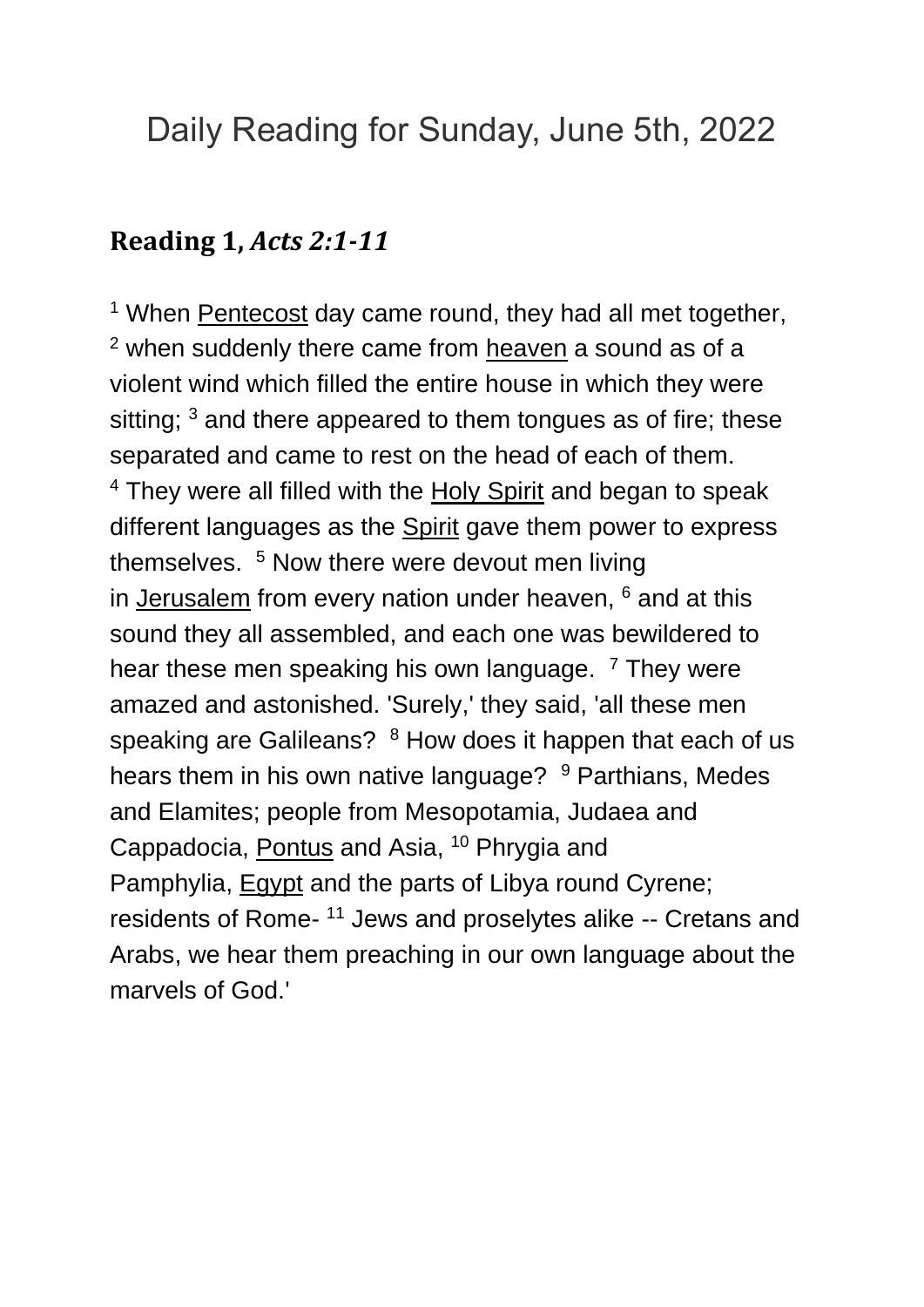### **Responsorial Psalm,** *Psalms 104:1, 24, 29-30, 31, 34*

<sup>1</sup> Bless Yahweh, my soul, Yahweh, my God, how great you are! Clothed in majesty and splendour, <sup>24</sup> How countless are your works, Yahweh, all of them made so wisely! The earth is full of your creatures.

<sup>29</sup> Turn away your face and they panic; take back their breath and they die and revert to dust.  $30$  Send out your breath and [life](https://www.catholic.org/encyclopedia/view.php?id=7101) begins; you renew the face of the earth.

<sup>31</sup> Glory to [Yahweh](https://www.catholic.org/encyclopedia/view.php?id=6291) for ever! May Yahweh find joy in his creatures! <sup>34</sup> May my musings be pleasing to him, for [Yahweh](https://www.catholic.org/encyclopedia/view.php?id=6291) gives me joy.

#### **Reading 2,** *First Corinthians 12:3-7, 12-13*

<sup>3</sup> Because of that, I want to make it quite clear to you that no one who says 'A curse on Jesus' can be speaking in the [Spirit](https://www.catholic.org/encyclopedia/view.php?id=11004) of God, and nobody is able to say, 'Jesus is Lord' except in the Holy Spirit. <sup>4</sup> There are many different gifts, but it is always the same Spirit; <sup>5</sup> there are many different ways of serving, but it is always the same Lord.  $6$  There are many different forms of activity, but in everybody it is the same  $\frac{God}{ }$  $\frac{God}{ }$  $\frac{God}{ }$  who is at work in them all.  $7$  The particular manifestation of the [Spirit](https://www.catholic.org/encyclopedia/view.php?id=11004) granted to each one is to be used for the general good.  $12$  For as with the human body which is a [unity](https://www.catholic.org/encyclopedia/view.php?id=11813) although it has many parts -- all the parts of the body, though many, still making up one single body -- so it is with